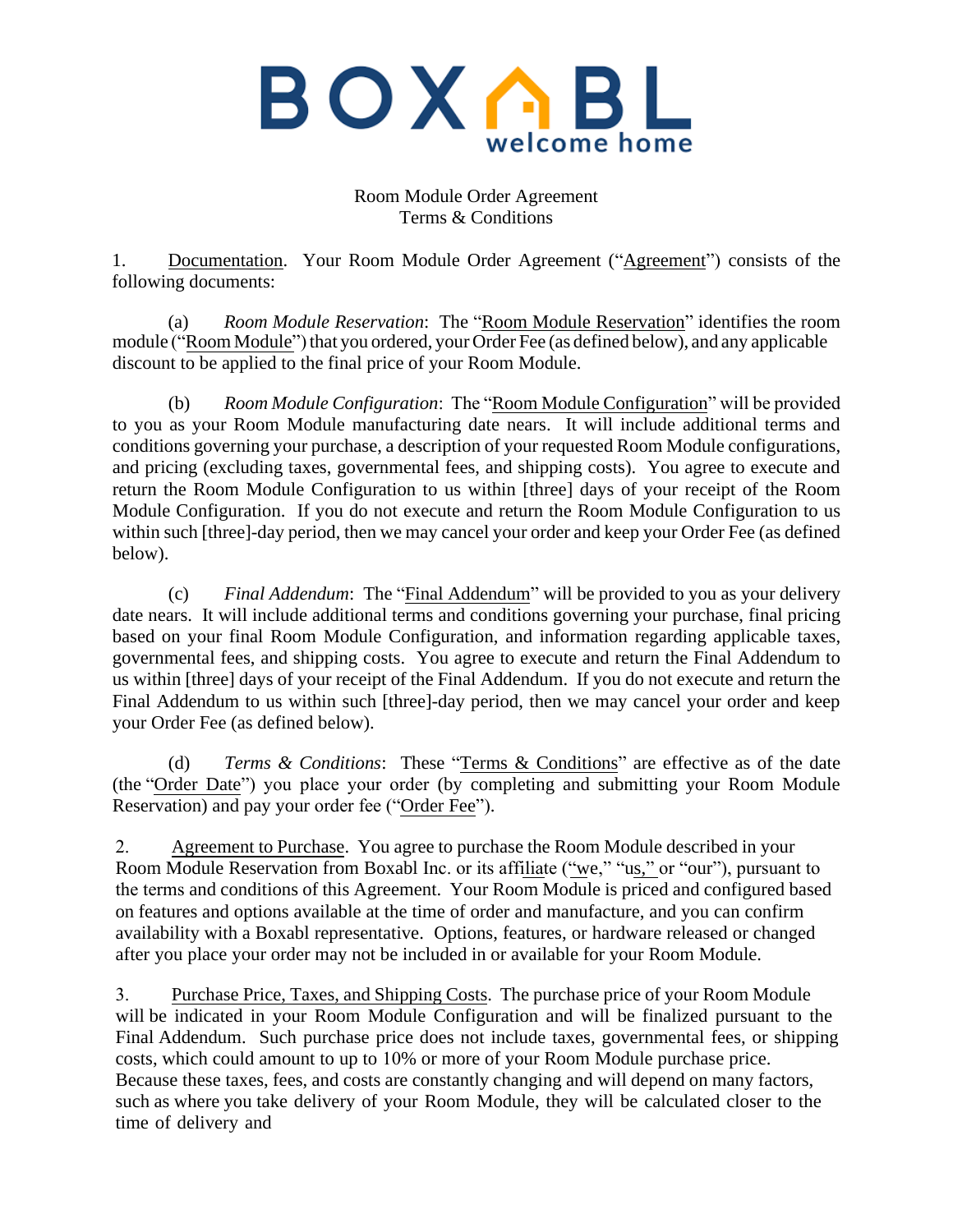indicated on your Final Addendum. You are responsible for paying these additional taxes, fees, and costs.

4. Order Process; Cancellation; Changes. After you (a) submit your completed Room Module Reservation, (b) pay your Order Fee, and (c) sign or acknowledge these Terms & Conditions (as applicable), we will begin the process of preparing and coordinating the manufacture and delivery of your Room Module. At this point, you agree that the Order Fee has been earned and, except as otherwise set forth in these Terms & Conditions, is non-refundable. If you cancel your order (or if you breach this Agreement and we cancel your order), then you agree that we may retain as liquidated damages the Order Fee, to the extent not otherwise prohibited by law. You acknowledge that the Order Fee is a fair and reasonable estimate of the actual damages we have incurred or may incur in transporting, remarketing, and reselling the Room Module, costs that are otherwise impracticable or extremely difficult to determine. If you make changes to your order, you may be subject to potential price increases for any pricing adjustments made since your original Order Date. Any changes to your Room Module that are requested by you and approved by us, including changes to the delivery location or features of your Room Module, will be reflected in an updated Room Module Configuration that will automatically form part of this Agreement. The Order Fee is not paid, and this Agreement is not made or entered into, in anticipation of or pending any conditional sale contract.

## 5. Delivery; Transfer of Title.

(a) We will notify you of when we expect your Room Module to be ready for delivery. You agree to schedule and take delivery of your Room Module within [seven] days of such date. If you do not respond to our notification or are unable to take delivery within such [seven]-day period, then we may cancel your order and keep your Order Fee, and your Room Module may be made available for sale to other customers. If you are able to take delivery within such [seven]-day period, then Boxabl will, on your behalf, coordinate the shipment of your Room Module to you (generally from our factory in Nevada), and you agree that this Agreement is a shipment contract under which Boxabl will coordinate the shipping (at your cost, which will be set forth on the Final Addendum) of the Room Module to you via a third-party common carrier or other mode of transport. You further agree that delivery of the Room Module (including the transfer of title and risk of loss to you) will occur at the time your Room Module is loaded onto the transport (i.e., FOB shipping point). During such transit, your Room Module will be insured (at your cost, which will be set forth, together with other shipping costs, on the Final Addendum), and you will be the beneficiary of any claims for damage to the Room Module or losses occurring while the Room Module is in transit. To secure your final payment and performance under the terms of this Agreement, we will retain a security interest in the Room Module and all proceeds therefrom until your obligations under this Agreement have been fulfilled.

(b) You agree that the sale of your Room Module is transacted, and legal title to the Room Module transfers to you, in the State of Nevada, at the later of the time that (i) you make your final payment to Boxabl in Nevada and (ii) Boxabl approves your purchase from a sales or delivery location in Nevada.

(c) The estimated delivery date of your Room Module, if provided, is only an estimate; we do not guarantee that your Room Module will actually be manufactured or delivered, nor do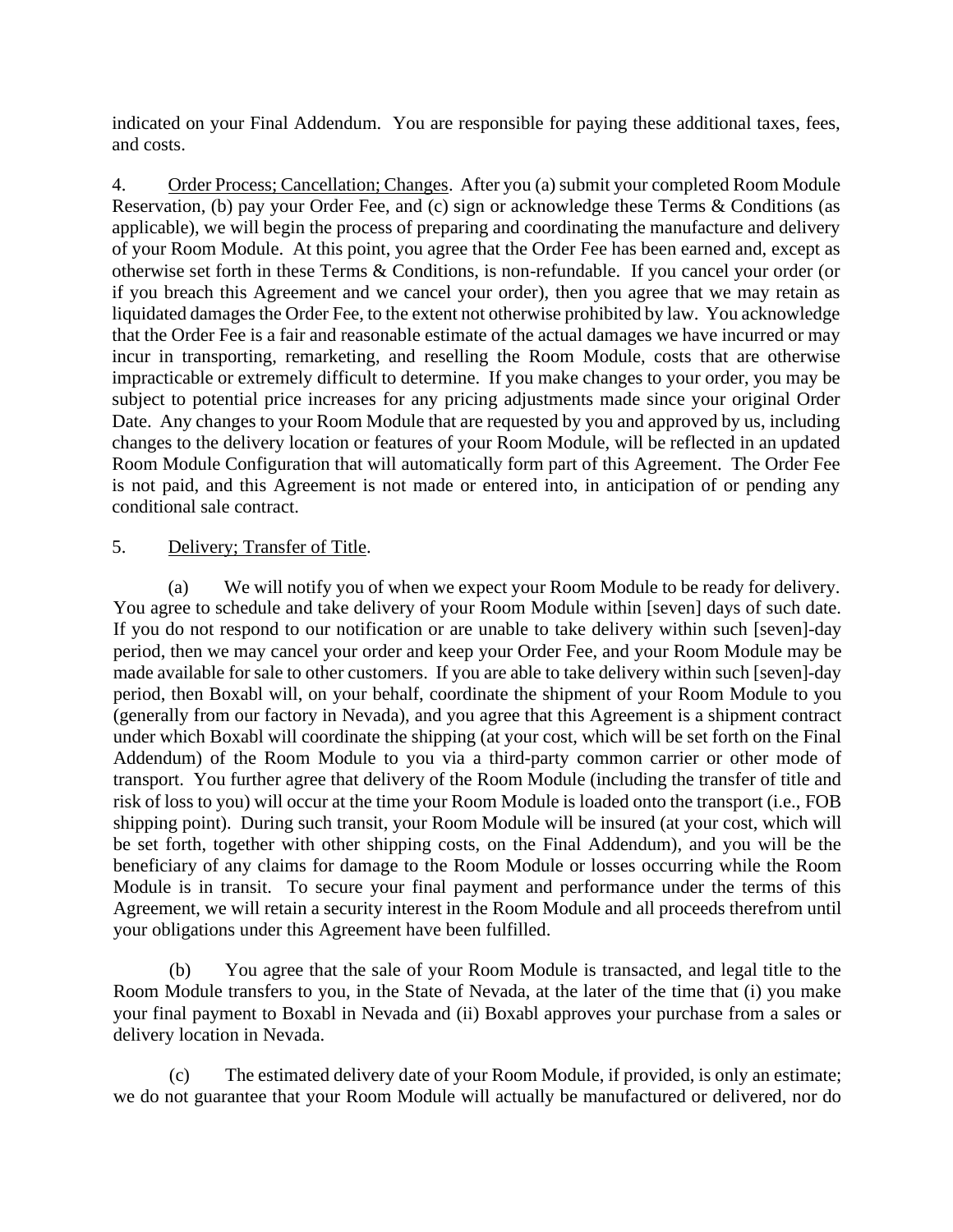we guaranty when your Room Module will be delivered if it is ultimately manufactured. The manufacture of your Room Module, and your actual delivery date if your Room Module is ultimately manufactured, are dependent on many factors, including your Room Module's configuration and manufacturing availability.

6. Privacy Policy.

7. Agreement to Arbitrate. Please carefully read this provision, which applies to any dispute between you and Boxabl and its affiliates (together, the "Boxabl Group").

(a) If you have a concern or dispute, please send a written notice describing it and your

desired resolution to hello@boxabl.com.

(b) If not resolved within 60 days, you agree that any dispute arising out of or relating to any aspect of the relationship between you and the Boxabl Group will not be decided by a judge or jury but instead by a single arbitrator in an arbitration administered by the American Arbitration Association (AAA) under its Consumer Arbitration Rules (the "Rules"). This includes claims arising before this Agreement, such as claims related to statements about our products.

(c) You and the Boxable Group will each pay one-half of all AAA fees for any arbitration, which will be held in Clark County, Nevada. To learn more about the Rules and how to begin an arbitration, you may call any AAA office or go to www.adr.org.

(d) The arbitrator may only resolve disputes between you and the Boxabl Group, and may not consolidate claims without the consent of all parties. The arbitrator cannot hear class or representative claims or requests for relief on behalf of others purchasing or leasing Boxabl room modules. In other words, you and the Boxabl Group may bring claims against the other only in your or its individual capacity and not as a plaintiff or class member in any class or representative action. If a court or arbitrator decides that any part of this agreement to arbitrate cannot be enforced as to a particular claim for relief or remedy, then that claim or remedy (and only that claim or remedy) must be brought in court and any other claims must be arbitrated.

8. Warranty. You will receive the Boxabl Room Module Limited Warranty at or prior to the time of Room Module delivery. You may also obtain a written copy of your warranty from us upon request or from our website.

9. Limitation of Liability. We are not liable for any incidental, special, or consequential damages arising out of this Agreement. Your sole and exclusive remedy under this Agreement will be limited to reimbursement of your Order Fee. For avoidance of doubt, Boxabl is not guarantying or providing any representation, warranty, or assurance that your Room Module will be manufactured or delivered, and you should not take any actions or incur any costs in reliance on the manufacture or delivery of your Room Module.

10. No Resellers; Discontinuation; Cancellation. Boxabl sells room modules directly to end-consumers, and we may unilaterally cancel any order that we believe has been made with a view toward resale of the room module or that has otherwise been made in bad faith. Boxabl may also cancel your order and refund your Order Fee at any time, for any reason or no reason,